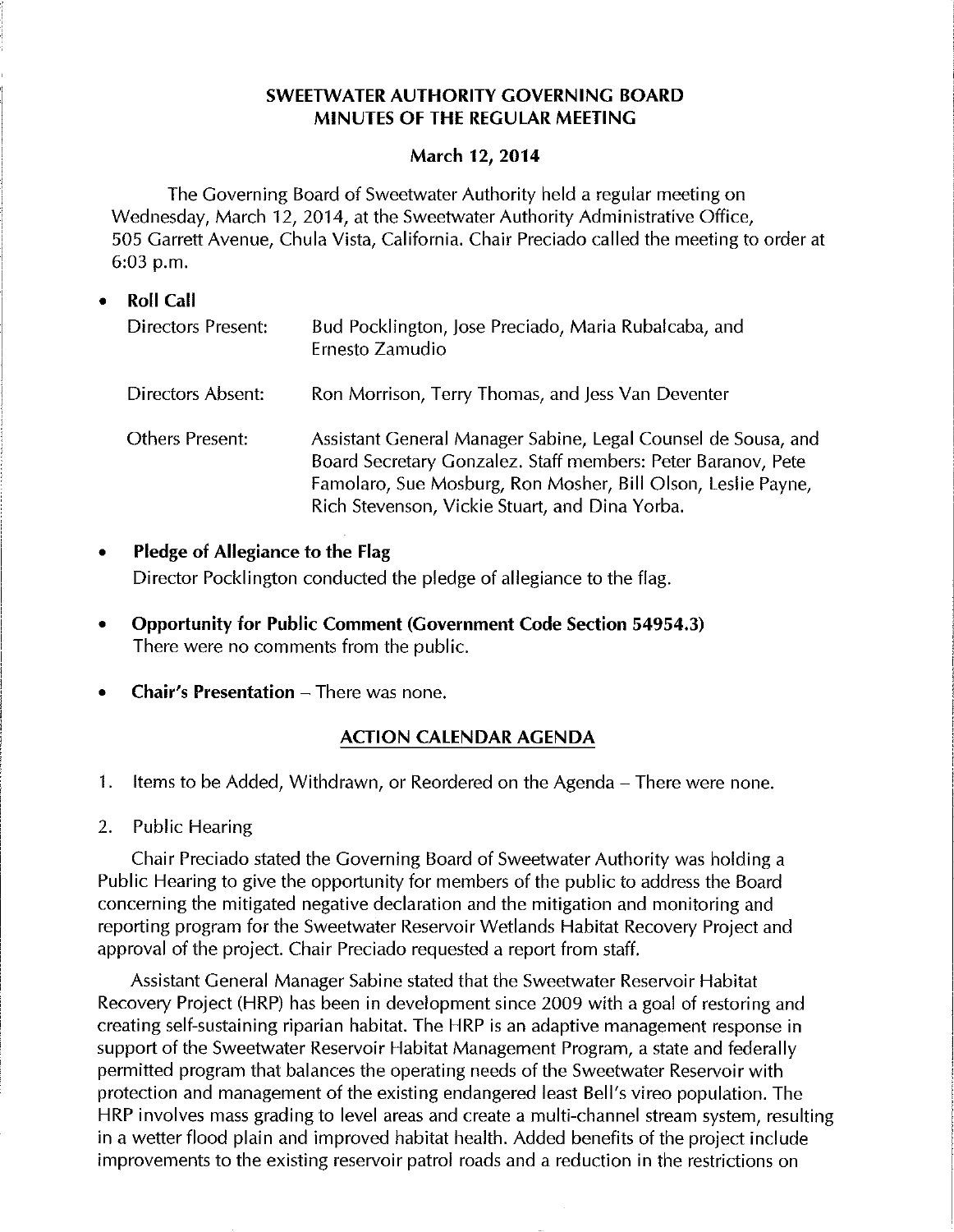imported water storage in the reservoir. The HRP Initial Study-Mitigated Negative Declaration was distributed for public review December 31, 2013. Five comment letters were received and responses to the comment letters were then prepared jointly by staff, the Authority's consultants, and legal counsel.

Chair Preciado opened the public hearing at 6:12 p.m. There were no members of the public in attendance to provide comments; therefore, Chair Preciado closed the Public Hearing at 6:12 p.m.

3. Adoption of Resolution 14-02

Upon a motion made by Director Preciado, seconded by Director Rubalcaba, the following resolution:

#### RESOLUTION 14-02

# RESOLUTION OF THE GOVERNING BOARD OF SWEETWATER AUTHORITY ADOPTING A MITIGATED NEGATIVE DECLARATION AND MITIGATION MONITORING AND REPORTING PROGRAM FOR THE SWEETWATER RESERVOIR WETLANDS HABITAT RECOVERY PROJECT AND APPROVING THE PROJECT

was passed and adopted by the following vote to wit:

| Ayes:    | Directors Pocklington, Preciado, Rubalcaba, and Zamudio |
|----------|---------------------------------------------------------|
| Noes:    | None.                                                   |
| Absent:  | Morrison, Thomas, and Van Deventer                      |
| Abstain: | None.                                                   |

#### 4. Approval of Minutes

Director Zamudio made a motion, seconded by Director Rubalcaba, that the Governing Board approve the minutes of the February 26, 2014 Regular Meeting. The motion carried, with Directors Morrison, Thomas, and Van Deventer absent.

#### Consent Calendar Items

Director Preciado made a motion, seconded by Director Pocklington, that the Governing Board approve consent items 6 through 12. Item 5 was pulled for discussion. The motion carried, with Directors Morrison, Thomas, and Director Van Deventer absent.

- 6. 2014 Community Events (Information ltern) (Ad Hoc Communications Committee Meeting of March 4, 2014, Item 4. A.) Recommendation: No action was required by the Governing Board.
- 7. Consumer Confidence Reporting for 2014 (Information Item) (Ad Hoc Communications Committee Meeting of March 4, 2014, Item 4. B.) Recommendation: No action was required by the Governing Board.
- 8. Photo Calendar Project (Ad Hoc Communications Committee Meeting of March 4, 2014, Item 4. C.) Recommendation: Decline the use of printing calendars as done in the past.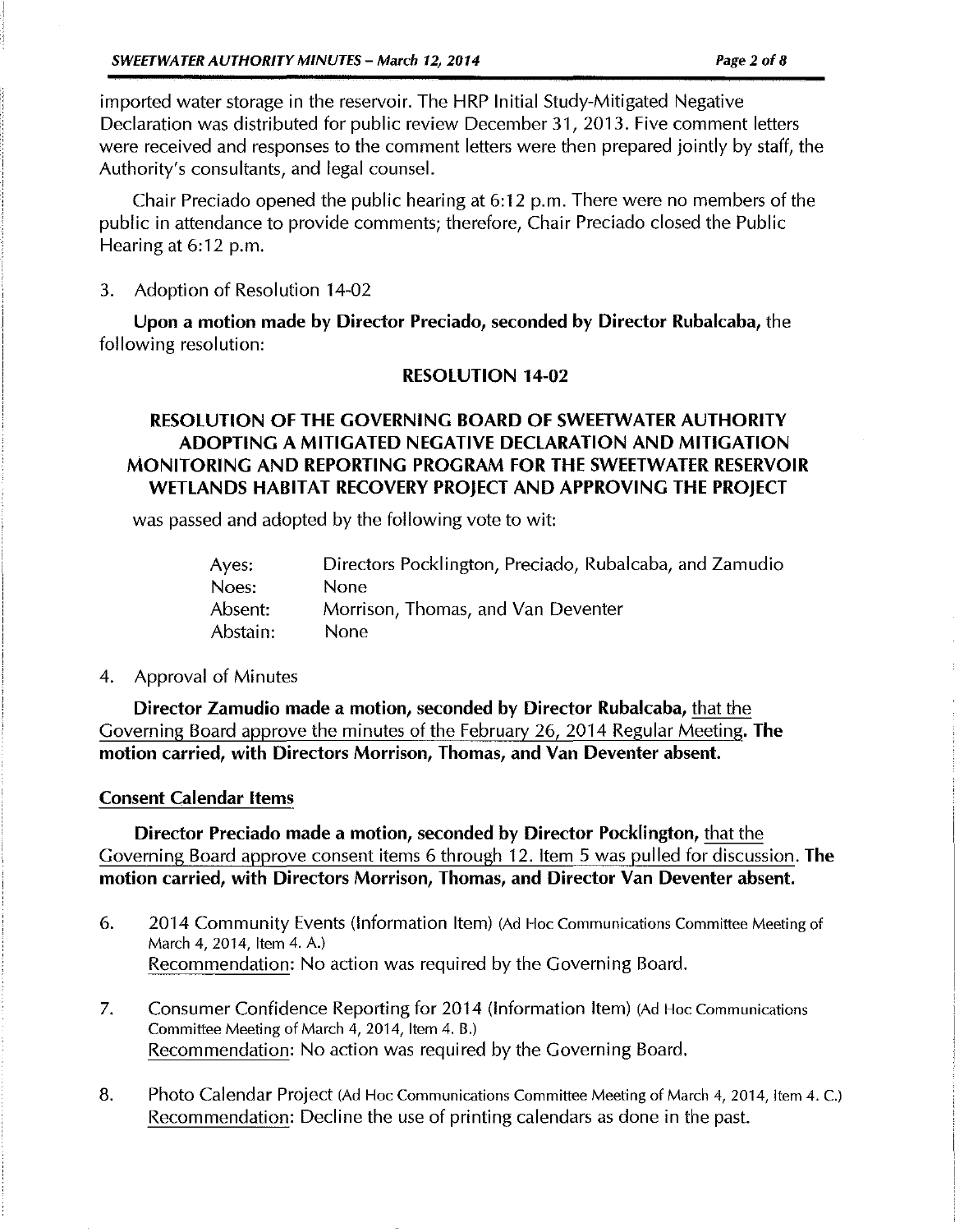- 9. Consideration to Upgrade the Authority's Watershed Display at the Living Coast Discovery Center (Ad Hoc Communications Committee Meeting of March 4, 2014, Item 4. D.) Recommendation: Direct the General Manager to proceed to modify the existing display at his direction with the condition that funding would not exceed \$10,000.
- 10. Flushing Communications Plan (Information Item) (Ad Hoc Communications Committee Meeting of March 4, 2014, Item 4. E.) Recommendation: No action was required by the Governing Board.
- 11. Consideration of 2014 Membership Renewal in Western Coalition of Arid States (WESTCAS) (Finance and Personnel Committee Meeting of March 5, 2014, Item 4. A.) Recommendation: Approve the membership renewal and the payment of dues in the amount of \$200.
- 12. Consideration of 2014 Membership Renewal in National Water Resources Association (NWRA) (Finance and Personnel Committee Meeting of March 5, 2014, Item 4. B.) Recommendation: Approve the membership renewal and the payment of dues in the amount of \$500.

# Item Pulled from Consent Calendar for Discussion

5. Approval of Demands and Warrants- 135732 through 135845, including all voided checks.

Director Zamudio inquired on warrant numbers 135740- \$2,285.73; 135741 - \$60,685.34; and 135774- \$440.00. Director of Finance Stevenson stated that warrant number 135740 is a party rental deposit for an upcoming annual employee recognition event. On warrant number 135741, Director Zamudio stated that if the Authority continues spending at this rate, it will be close to \$400,000-\$600,000 on credit cards and requested to see the statement. Chair Preciado stated that there has been considerable discussion on this and that he is deferring the whole conversation about using the CAL-Card program, and not just this item, to the Finance and Personnel Committee for further discussion. On warrant number 135774, Director Zamudio stated that the Authority is paying almost \$5,280 per year to have that aquarium cleaned. He believes it is excessive. Assistant General Manager Sabine stated that staff would look into this for further discussion.

Director Pocklington made a motion, seconded by Director Preciado, that the Governing Board approve consent item 5. The motion carried, with Directors Morrison, Thomas, and Director Van Deventer absent.

### Action and Discussion Items

13. Presentation of Authority's Outreach Programs (Information Item; No Enclosure) Recommendation: No action was required by the Governing Board.

Chair Preciado stated that there has been discussion in the strategic planning about the scope of outreach throughout the agency and much effort has been put into it. The reason he brought this item forward is to see if there are specific areas where additional funds could be invested. He asked how does the Authority grow or improve performance in terms of conservation when it has the lowest water users per capita.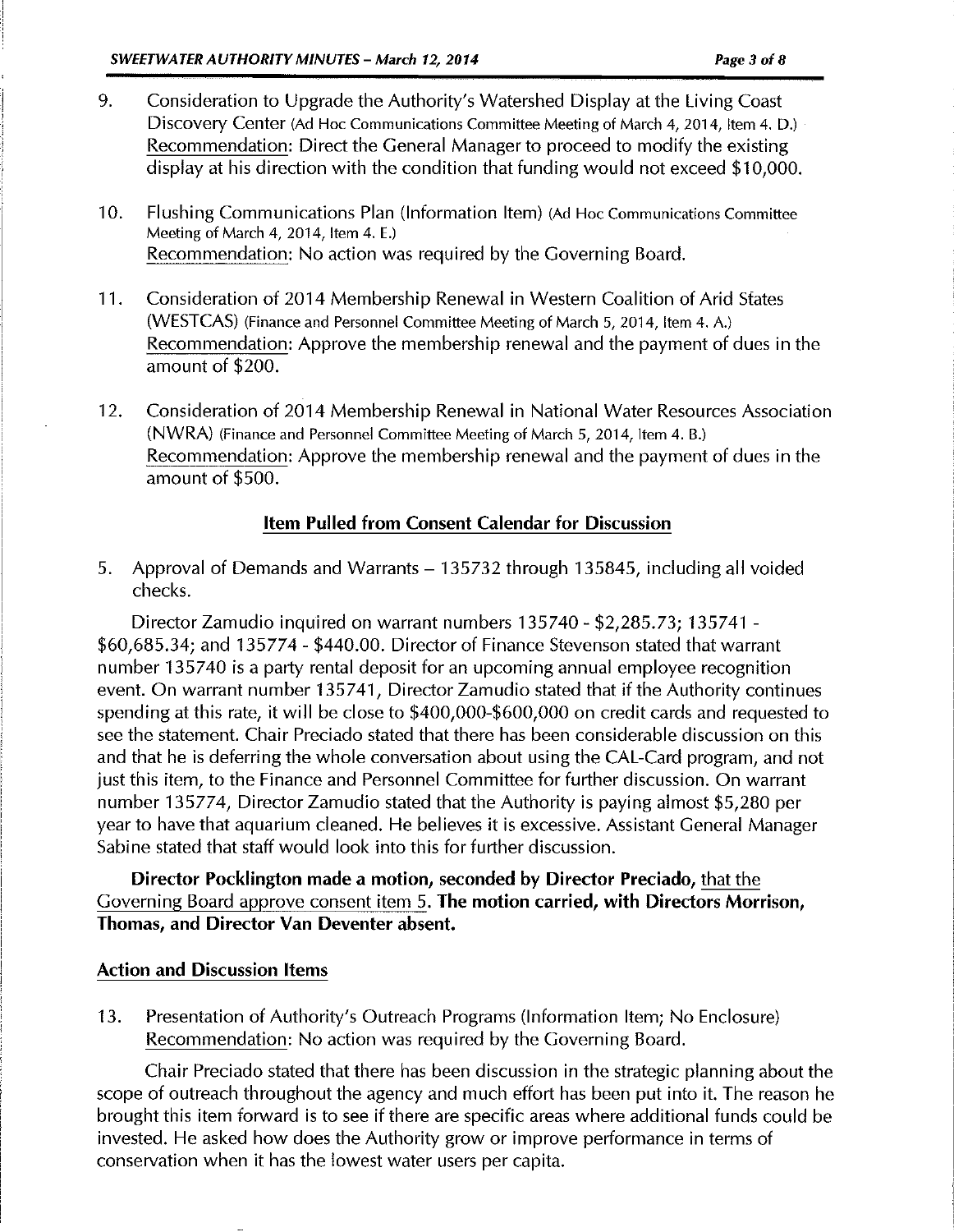Senior Public Affairs Representative Payne provided a brief presentation on the Authority's outreach programs. She reviewed the key elements of outreach focus for the following departments/sections: Public Affairs, Water Quality, Distribution, Engineering, Customer Service, Conservation, and Education. Ms. Payne then noted two gaps. The Authority has not recently surveyed its customers for their feedback on the Authority's performance and if the drought level is raised to stages 2-4, additional staffing would be required. Staff proposes hiring a consultant to develop and administer a statistically valid customer satisfaction survey that will guide the Board and staff on future projects; thoughts/perception about the Authority; customer satisfaction; communication methods; and to determine gaps in outreach and customer needs.

Director Pocklington stated that he is uncertain that hiring a consultant to review this would help much. Director Zamudio said that he believes there are other ways to obtain this information and suggested a software program such as SurveyMonkey. He is interested in outreaching to the younger kids and to get them interested in water conservation. He believes there are other ways to do this that would not cost much money as he is not always in favor of hiring a consultant. Chair Preciado thanked the Board for their comments but requests that the Board allow the process to proceed to finish the inquiry. Staff is still looking at the totality of the system. \$50,000 was allocated to the conservation program and as of january, just under \$10,000 has been spent. So he asked, if there enough staff? Or has something occurred in the outreach efforts that has not allowed us to spend the funds? There is a flushing program that will begin in a year and one of the ideas from the Communications Committee is the opportunity to involve high school students to create an outreach strategy for the flushing program. Chair Preciado concluded and said that he looks forward to seeing the recommendations in the budgeting process. Ms. Sabine stated that staff would present proposals and recommendations to the Board during the budgeting process.

14. Sweetwater Authority 2014 Drought Response (Finance and Personnel Committee Meeting of March 5, 2014, Item 4. C.) Recommendation: Reaffirm the Authority's current Level 1 Drought Response Plan

and the associated conservation measures.

Assistant General Manager Sabine said that as widely reported by the media, the governor declared a statewide drought emergency that included a call for Californians to reduce water use by 20 percent and for local water agencies to activate water shortage contingency plans along with other actions to prepare for these drought conditions. In response, the SDCWA (CWA) Board of Directors activated the agencies' water shortage and drought response plan to preserve stored water reserves in Southern California in case these dry conditions persist. The CWA subsequently notified its 24-member agencies that the region is at a Level 1 Drought Watch of the region's model drought response ordinance. The Authority has a drought response plan that sets forth four drought response levels, as shown in the agency report, which is behind tab 14 in the agenda packet. Chair Preciado asked when the plan was adopted. Ms. Sabine replied, it was adopted initially in 2008 and reaffirmed in 2009. Level 1 calls for voluntary water conservation and customers are reminded to use available water wisely, carefully managing their indoor and outdoor water use. Staff continues to monitor drought conditions and will keep the Board apprised of actions taken at the state and regional levels. Should drought conditions persist or worsen, higher levels of the drought response plan, as activated by the Board, set progressively higher water use reduction goals and may include allocation based conservation water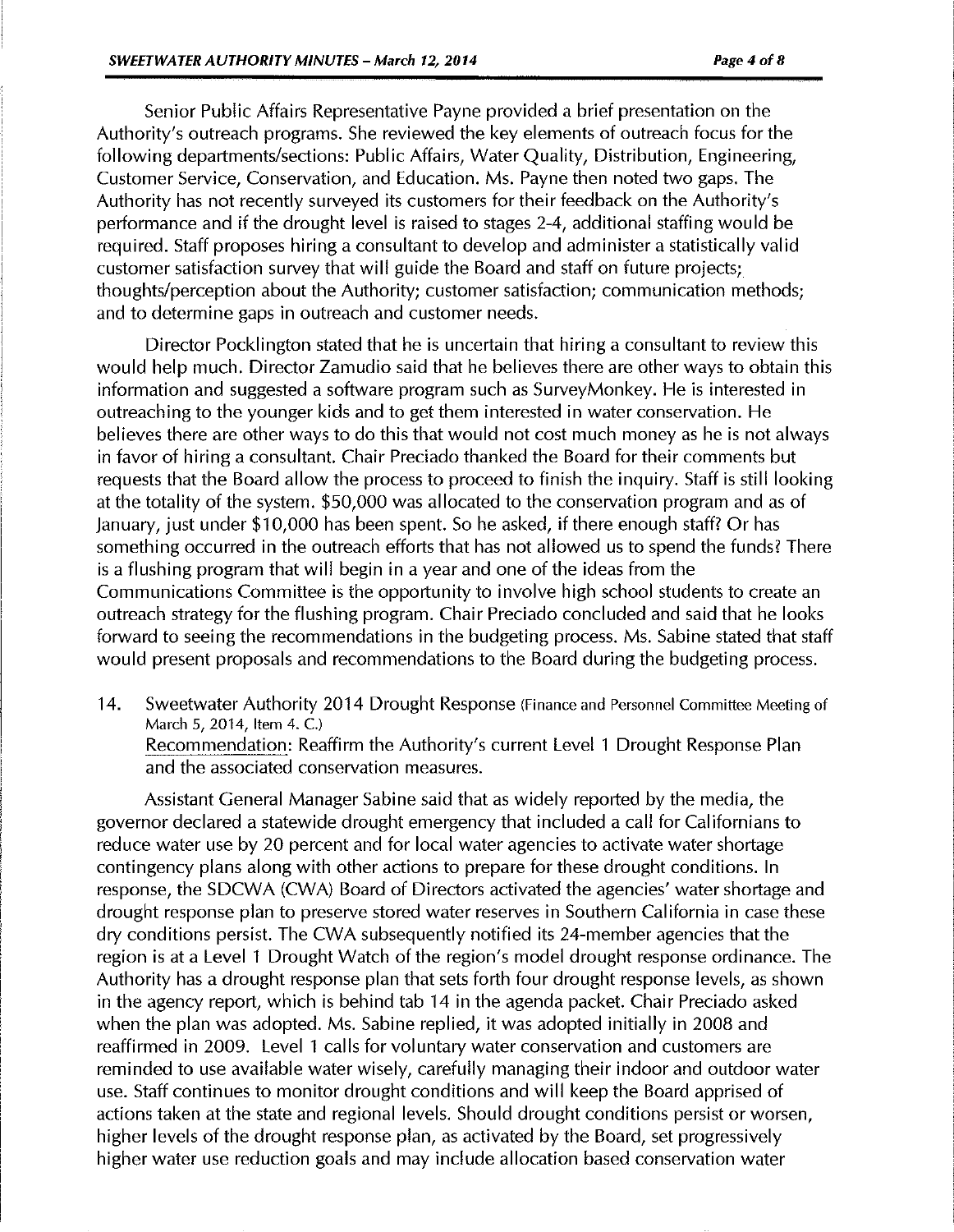pricing and penalties. This item was presented to the Finance and Personnel Committee which recommended that the Governing Board reaffirm the Authority's current Level 1 of the Drought Response Plan and the associated conservation measures. Director Zamudio asked if there is an issue with the drought response plan and the resolution because they are both dated prior to the governor's current request. Legal Counsel de Sousa replied that this is the drought response plan for the Authority and it is in effect until the Authority takes further action. It is consistent with CWA's plan. Therefore reaffirming the plan would just be reaffirming the same language, and not necessarily doing anything different.

Director Pocklington made a motion, seconded by Director Preciado, that the Governing Board reaffirm the Authority's current Drought Level 1 Response Plan and the associated conservation measures. The motion carried, with Directors Morrison, Thomas, and Van Deventer absent.

#### 15. New Business

California Special Districts Association Board of Directors- Call for Nominations-Region 6, Seat C, for 2015-2017 Term

There was no interest from the Board. Chair Preciado requested that this item be brought back on a future agenda.

16. Approval of Directors' Attendance at Meetings and Future Agenda Items

A. Council of Water Utilities Meeting, San Diego County Meeting, StoneRidge Country Club- Tuesday, March 18, 2014, 7:15a.m.- Program: "Bay-Delta Status," presented by Glen Farrel, Government Relations Manager, San Diego County Water Authority. Directors wishing to attend this preapproved event will contact the Secretary. No action was required by the Governing Board.

B. Request for per diem approval for Directors who wish to attend the Water Education Foundation Sea to Sierra Water Tour: Rolling Seminar on California Water Issues, April 10-11, 2014 - Tour begins in Emeryville, CA and ends in Reno, Nevada.

Director Zamudio made a motion, seconded by Director Pocklington, that the Governing Board approve per diem for Directors who wish to attend the Water Education Foundation Sea to Sierra Water Tour on April 10-11, 2014. The motion carried, with Directors Morrison, Thomas, and Van Deventer absent.

C. Third Avenue Village Street Faire, Chula Vista- Sunday, April 13, 2014. Directors wishing to attend this preapproved event will contact the Secretary. No action was required by the Governing Board.

D. Request for per diem approval for Directors who wish to attend the Water Education Foundation Central Valley Tour, April 23-25, 2014, Field trip begins and ends at Sacramento International Airport.

Director Zamudio made a motion, seconded by Director Pocklington, that the Governing Board approve per diem for Directors who wish to attend the Water Education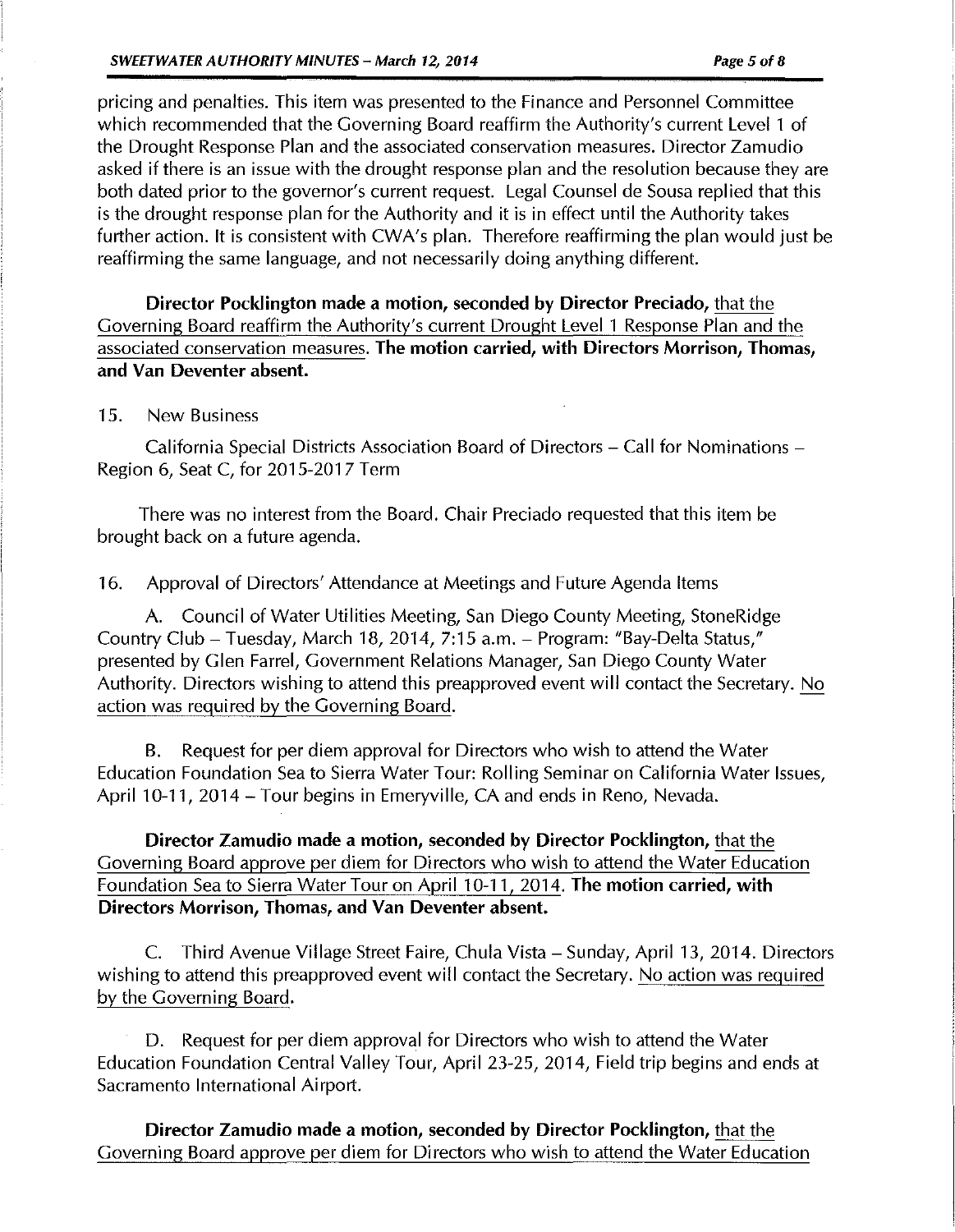# Foundation Central Valley Tour on April 23-25, 2014. The motion carried, with Directors Morrison, Thomas, and Van Deventer absent.

E. ACWA 2014 Spring Conference, Portola and Marriott Hotel Conference Center, Monterey,  $CA - May 6-9$ , 2014. Directors wishing to attend this preapproved event will contact the Secretary. No action was required by the Governing Board.

### REPORT AND INFORMATIONAL ITEMS

17. Committee Minutes- Information only

18. Report of Sweetwater Authority Director the Water Conservation Garden

Program Manager Mosburg reported that the Garden Board discussed reducing the meetings to two per year, in june and November. This change will be formalized at its june  $11<sup>th</sup>$  meeting. There was discussion on marketing and outreach. The butterfly pavilion grand opening will held on April 5<sup>th</sup>. Alisa Robertson is the new President of the Garden Board; she will be overseeing the operational area. The Garden has a new Strategic Plan and will be seeking support from the JPIA Board at its next meeting. The Strategic Plan speaks to items such as what to do with the facilities, programs, how to continue with its marketing and outreach. The Garden will also present its five to ten year facilities master plan.

## 19. Report of Legal Counsel

Legal Counsel de Sousa reminded the Board members to turn in their Statement of Economic Interest forms on time. She added that if a Board Member is also a representative of another public agency board, to be aware of its jurisdictional reporting requirements. Also, Ms. de Sousa provided an update on the Delta smelt and salmon litigation and said there has been anticipation for a year and a half on the decision by the federal court of appeals on the Delta smelt biological opinion. There was an oral argument in that case in 2012, and an indication that a decision would be available soon due to the salmon biological opinion appeal but was postponed due to the fact the salmon appeal decision was going to be announced. At the end of january, the State Water Project indicated that we were going to get a zero allocation. She said this important because we want to get as much water out of the State Water Project as possible.

# 20. Management Report

# A. Report of Assistant General Manager

Ms. Sabine provided a reminder that the National City Mariachi Festival will be held this Saturday from 10:00 a.m. to 6:00 p.m. The Authority will have a booth at the event and for those Directors who have signed up to attend; a map of the booth location has been provided at each Director's place. Ms. Sabine said that the next Waterwise Landscaping Class will be held on Thursday, April  $17<sup>th</sup>$  from 5:00 p.m. to 8:00 p.m. at the Reynolds Desalination Facility. The deadline to register is April  $11<sup>th</sup>$ .

B. Report of General Manager- There was none.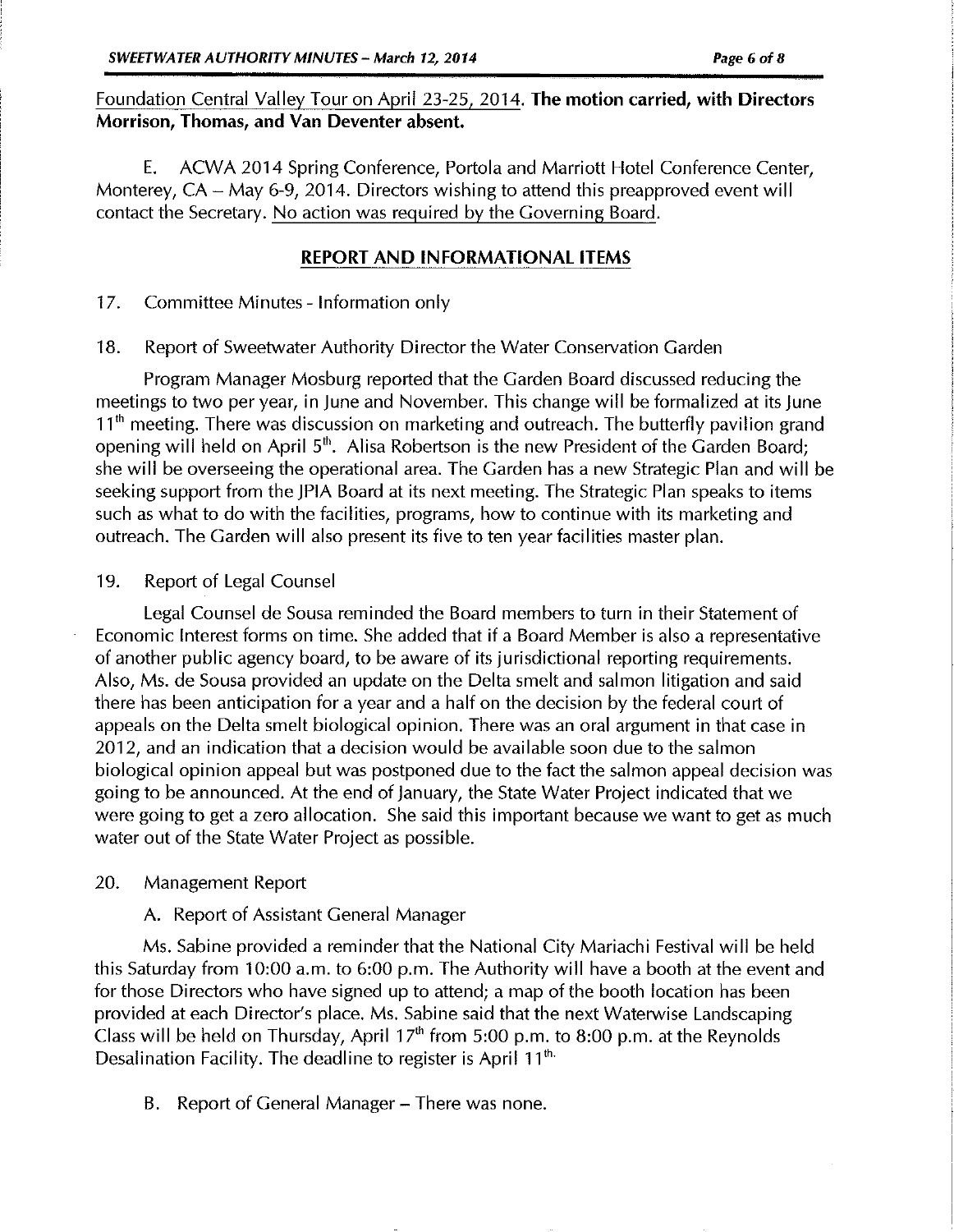21. Report of the South Bay Irrigation District Representative and the City of National City Representative to the San Diego County Water Authority

Director Pocklington said that he visited General Manager Stapleton this week. The biggest news is that the County Water Authority (CWA) won the lawsuits against Metropolitan Water District (MWD) and the Eastern Municipal Water District.

Assistant General Manager Sabine said that with regard to the CWA fiscal sustainability policies, staff is providing a matrix which is the same matrix that the Board received at its last meeting; however, additional financial information was added as requested by Chair Preciado. Chair Preciado said that the Carlsbad Desai is a county-wide resource and it is increasing the availability of water resources. It is adding water to the supply or supply to the available portfolio of water resources to CWA customers and so there is a microcosm of that with the Authority's desal expansion in adding to the water supply and thereby reducing the Authority's demand of CWA water. Hopefully, Director Morrison has been carrying that message for the Authority where there could be a potential for a "me too" clause added where the Authority would contribute and where CWA could support the Authority and distribute that expense to the other agencies that benefit from the Authority thus reducing demand on CWA water.

22. Reports By Directors On Events Attended

A. ACWA Water Quality Committee Conference Call Meeting- February 10, 2014

Director Thomas was not present to provide a report.

### B. CSDA Quarterly Meeting- February 27, 2014

Director Rubalcaba reported that the presentation was by johnathon Skinner of Padre Dam Municipal Water District and Mark Robak of Otay Water District on social media. She said it was interesting that Padre Dam developed its website in-house and it is maintained inhouse and has worked very well.

Director Zamudio reported that there is something called, Google Analytics. What this program does is provides information to an agency of what web pages people are visiting and what components of that page so there is an idea of what people are interested in.

Chair Preciado reported that Mr. Robak provided an analysis of various water agencies and their uses of social media.

# 23. Directors' Comments

Director Pocklington thanked everyone for their thoughts and prayers during his absence.

Chair Preciado welcomed Director Pocklington and said he is pleased that he is making a strong and speedy recovery.